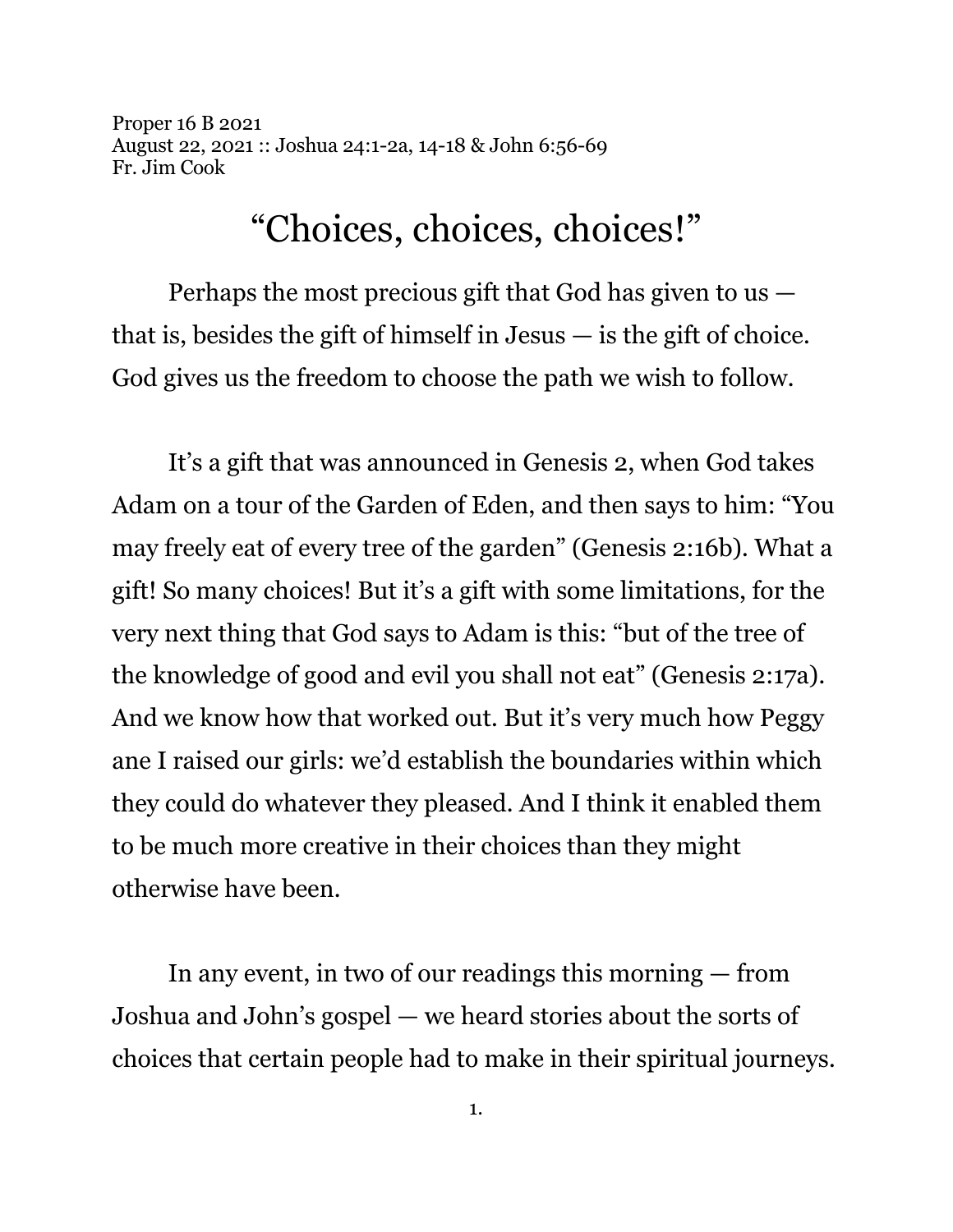Our reading from Joshua describes how, one day, Joshua calls together all of the leaders of Israel. He reminds them of all that God had done for them. He reviews their establishment as a unique people under Abraham, Isaac, and Jacob. He reminds them how God brought them out of slavery in Egypt, and provided for them in the wilderness, and supported them as they took possession of the Promised Land.

And this is where our reading picks up, when Joshua then tells those assembled leaders that they need to encourage the people under them to be more faithful to God, and that they need to make a choice. And that's when Joshua uttered those famous words: "Choose this day whom you will serve, whether the gods your ancestors served in the region beyond the River or the gods of the Amorites in whose land you are living; but as for me and my household, we will serve the Lord" (Joshua 24:15).

And in our reading from John's gospel, we find Jesus teaching in the synagogue at Capernaum, where he says to those gathered, "Those who eat my flesh and drink my blood abide in me, and I in them." And we talked about this last week, didn't we? And so, we're not entirely surprised that some of those who were followers of Jesus turned away from him.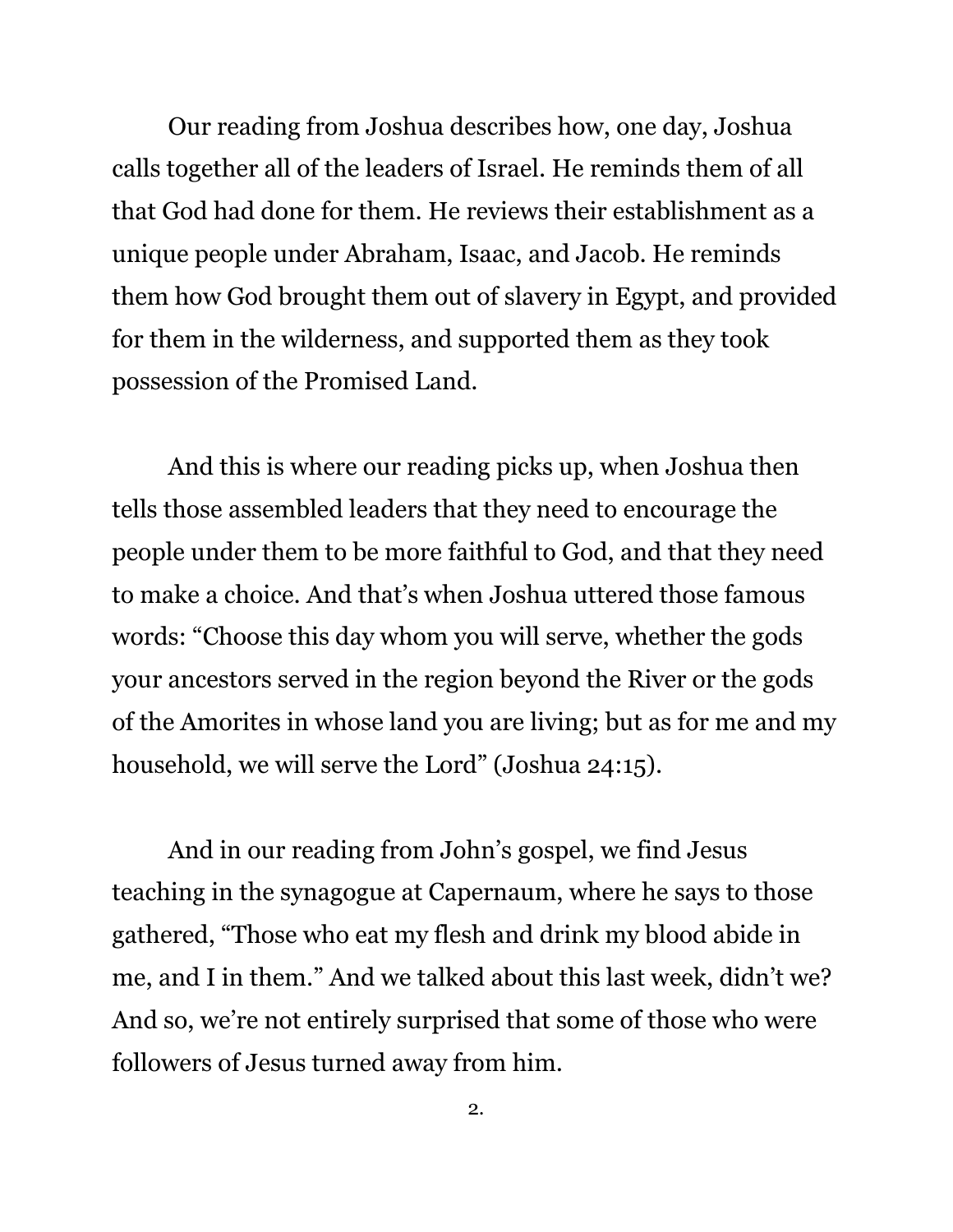So, in brief, what we have here are two stories about people choosing whether or not to follow God. And those choices take place in the context of new information being given to them. So, what can we learn from these two stories?

Well, that Joshua had to raise the question, of which god the Israelites would follow, seems to suggest that, despite God's successful track-record with those people, there was still some uncertainty among the them.

And I think it's likely that any uncertainty was due to the fact that, at that time, many people still clung to the belief that the gods — and make no mistake, they believed in a multiplicity of them — that the gods were limited by geography. That the god of this mountain here was different from the god of that mountain over there. And the god of these plains, that we're now crossing, is different from the god of those plains across that river. And so, as we're entering this new land that God has given to us, why wed ourselves to a god who might not be available to us because we left his territory a while back?

And so, Joshua has to lead these people into a new understanding of God. That their God was *not* limited by

3.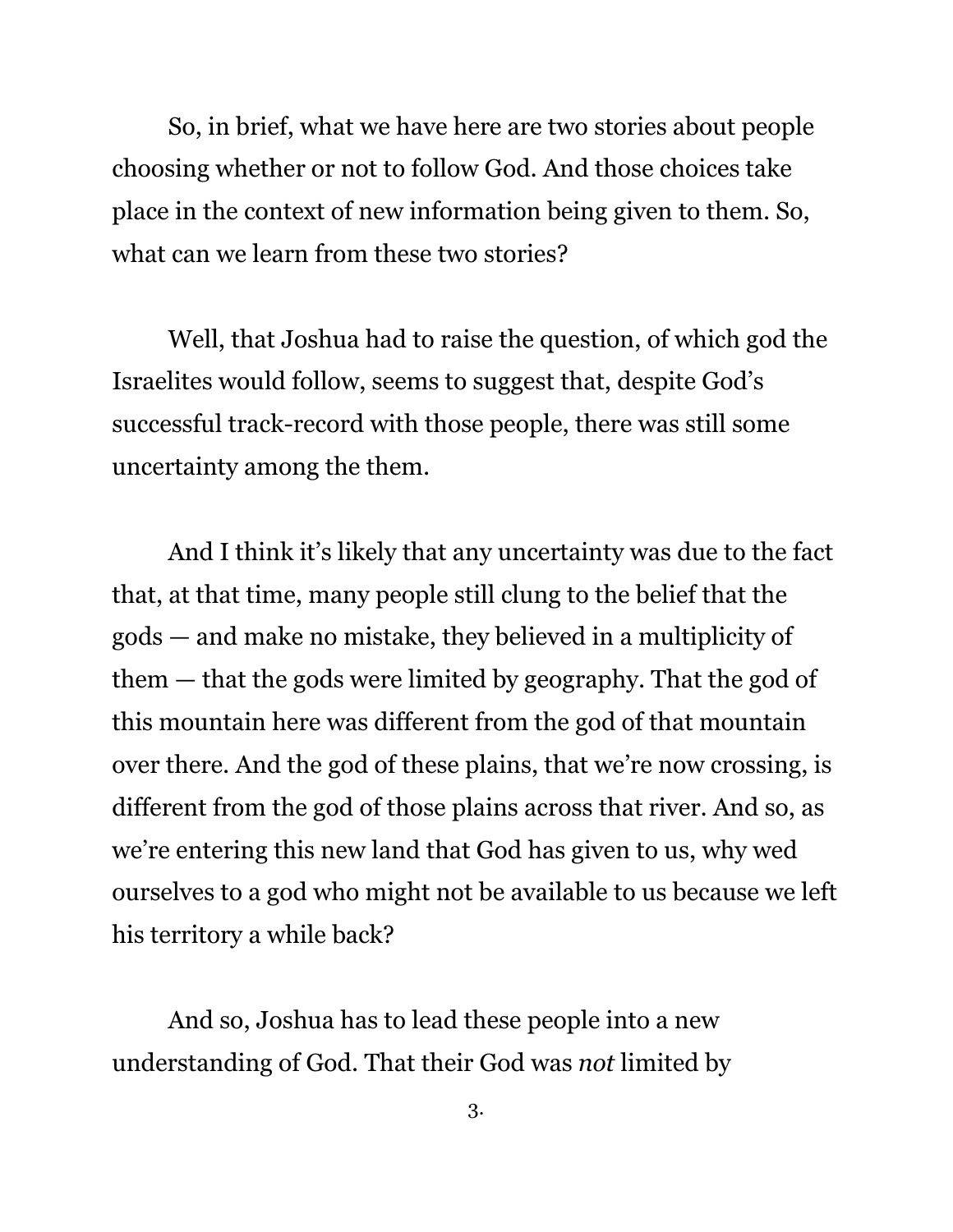geography. That their God stayed with them wherever they went. And in fact, there was no place where their God was not. And the text of the reading from Joshua seems to suggest that this new understanding was embraced by all the people. So, good for them!

However, when Jesus brings to light a new teaching, a new understanding of God at work in the world — that "Those who eat my flesh and drink my blood abide in me, and I in them" — this new teaching was *not* universally embraced, and many of his followers turned away from him.

The points that these stories make for us is, I think, first, that the God we worship in church on Sunday mornings is the same God we serve during the rest of the week. And any claims that God makes upon us are not limited by place (like in a church), or time (like on a Sunday morning). That, wherever we go, and whatever we do, we have an obligation to do what God calls us to do, and be what God calls us to be. That's certainly the point of our story from Joshua.

And the point we take from our reading from John's gospel is that, sometimes, when we walk with God, God may lead us to a new truth about how we are to live our lives, or to a new

4.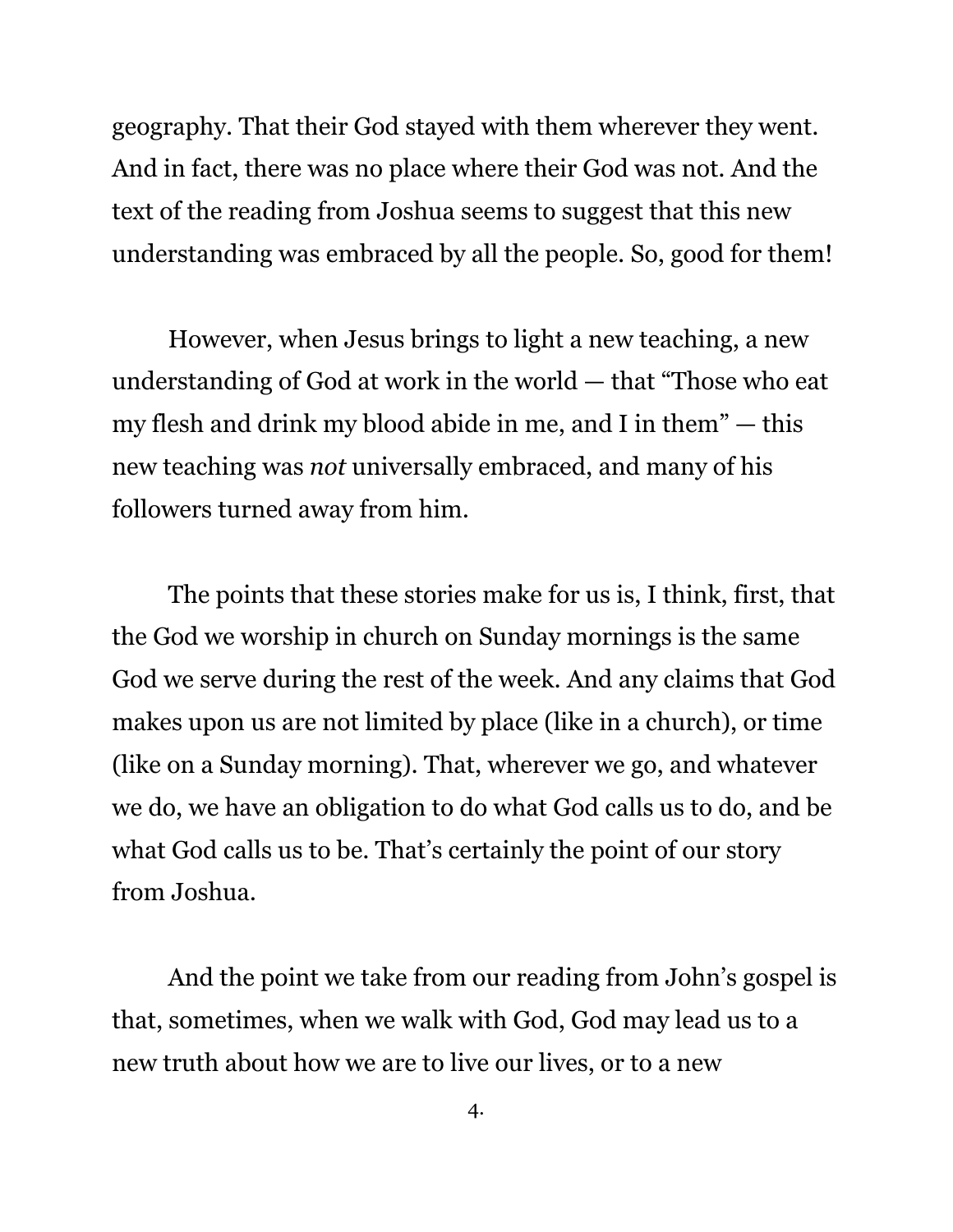understanding about how God operates in this world. And if today's reading from John's gospel is any indication, some of those new things that God leads us into, are things that might challenge us, or make us feel uncomfortable, or even offend us.

However — and before I pass judgment on those who turned away from Jesus — when I consider my own spiritual journey, and the things I have believed through the years; if I'm being honest, a lot of those things have changed. Sometimes dramatically. And I imagine the same can be said for a lot of you. And that's okay, because it means you're in good company. Because the Bible does not present us with a unified systematic theology about God that is, it doesn't provide us with the definitive, all-encompassing description of God — but rather, and more, it provides us with a description of how the beliefs of the People of God have changed through the generations. And that's because, every now and then, we discover something new about God. And every now and then, God reveals something new about himself to us. And those things can change how we look at God, and at the world, and at the people around us. And we have to decide how we're going to respond to this new information. And that's essentially what's going on our readings from Joshua and John's gospel.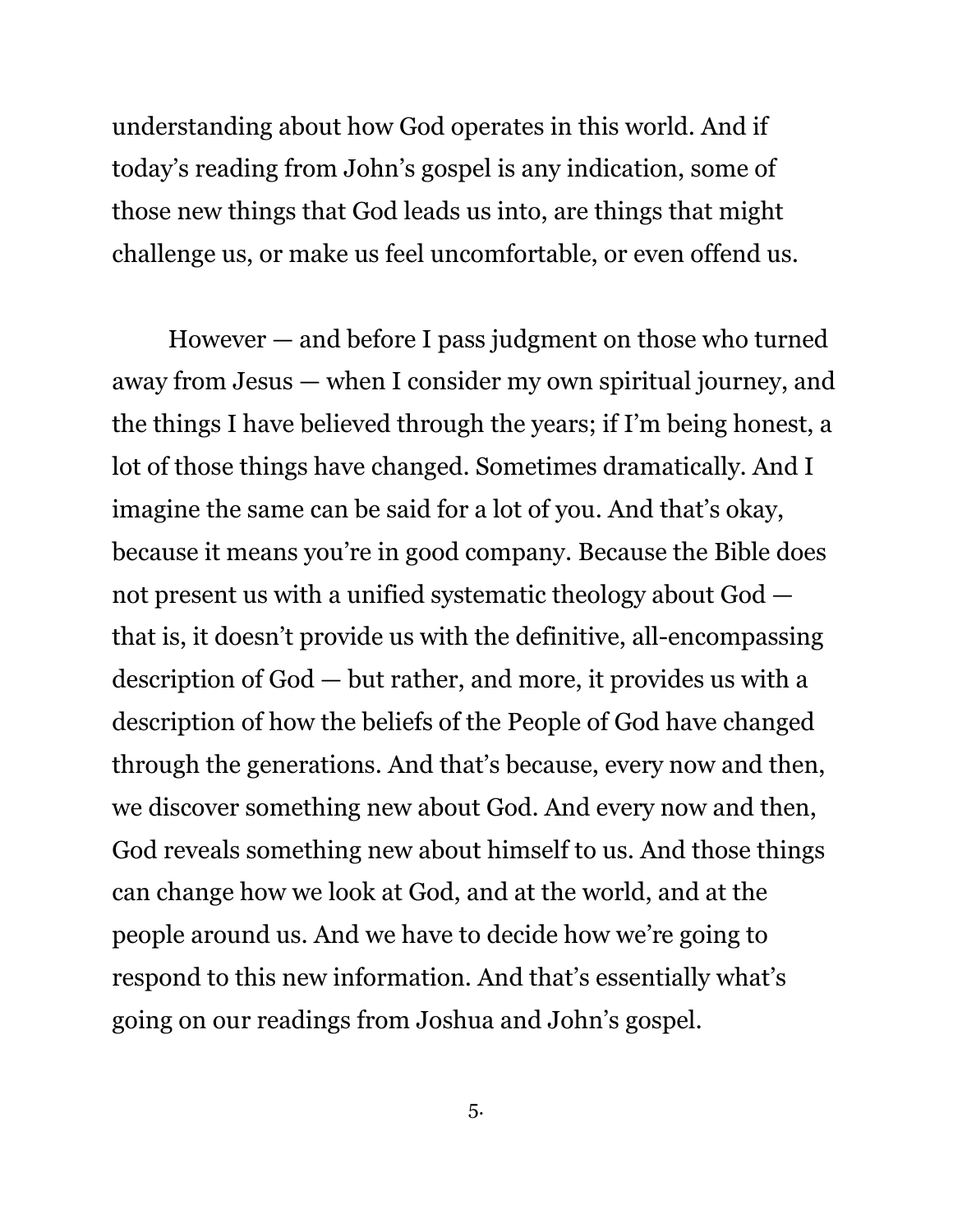But here's the thing: God doesn't force us to embrace these new things. I mean, after many of his disciples chose to walk away from him, Jesus didn't call down lightning from heaven to zap them. He didn't curse them, or reprimand them. He simply confirmed with those who stayed, that they really wanted to stay.

A good contemporary example of how people had to choose how to behave, when confronted with something entirely unexpected, was described in a 2003 *Time* magazine article. I'll read to you a portion of that article:

> Some cities still carry scars from past blackouts that turned into festivals of looting and despair. But it was clear that we are living in new times, when at 4:09 Thursday afternoon the power flickered and died in the largest blackout in North American history, and instead of exploding, the cities fell quiet. Horns didn't honk. Though there were nasty exceptions here and there, shopkeepers didn't gouge, and windows didn't shatter, and most of the fires were coming off grills. In Toronto, delis and store owners sold bottles of water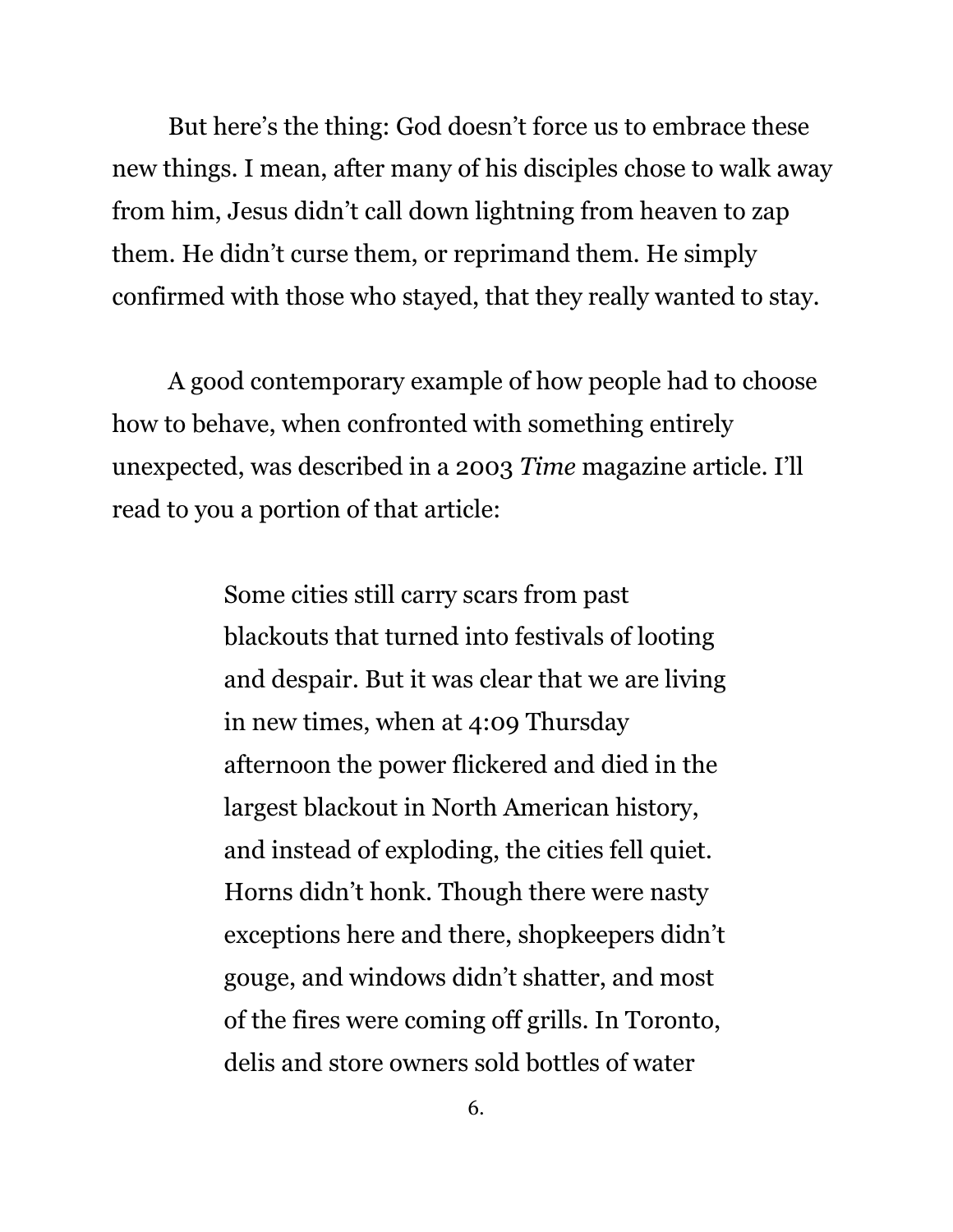for *less* than the usual price; people shared cabs in the city and cell phones at the airport, and one theater company moved its performance out onto the street by the light of a pair of parked cars with their high beams on. In Ohio the Akron *Beacon Journal* printed a special edition of its rival, the Cleveland *Plain Dealer* ... Modell's sportinggoods company parked two trucks stocked with 2,000 pairs of shoes in Times Square and handed them out to stranded people walking home. [And in] Harlem a group of church ladies in large hats outside a small Pentecostal church set up a card table with cups and plastic pitchers of iced tea and lemonade; they were giving drinks away. (*Time* Magazine, August 25, 2003, pages 31-32)

Truly remarkable! Clearly, God was in those places affected by the blackouts. And people were challenged to move out of their comfort zones by something they never anticipated. And I don't imagine for a minute that most of these people were knowingly